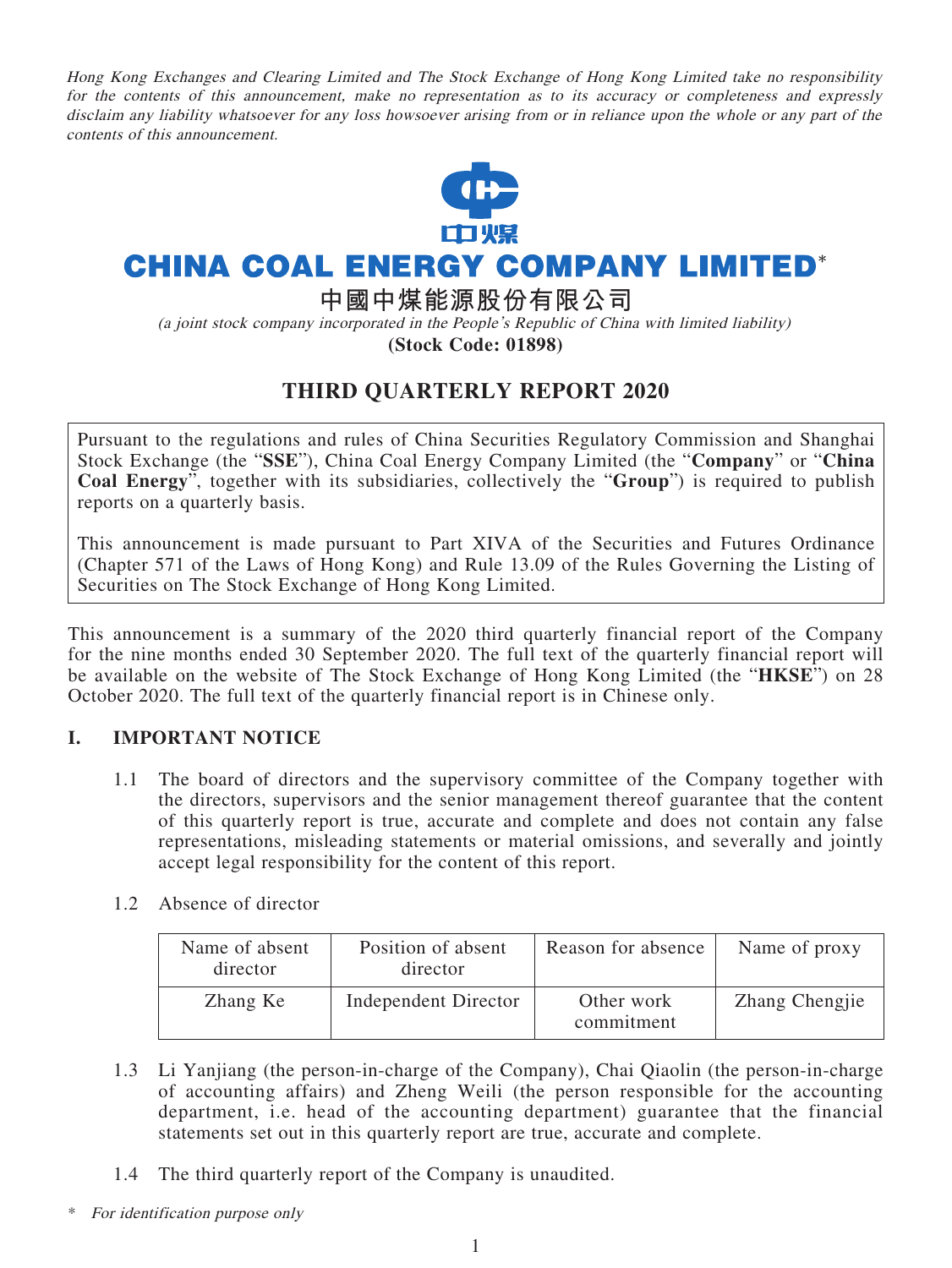## **II. BASIC INFORMATION OF THE COMPANY**

## **2.1 Major financial data**

| <b>Items</b>                                                                                            | As at the end of<br>the reporting<br>period                                                             | As at the end of<br>the previous year<br>(Restated)                                                                                                  | Increase/decrease at<br>the end of the<br>reporting period as<br>compared to the end<br>of the previous<br>year $(\% )$ |
|---------------------------------------------------------------------------------------------------------|---------------------------------------------------------------------------------------------------------|------------------------------------------------------------------------------------------------------------------------------------------------------|-------------------------------------------------------------------------------------------------------------------------|
| Total assets                                                                                            | 283,995,572                                                                                             | 272,565,137                                                                                                                                          | 4.2                                                                                                                     |
| Net assets attributable to<br>shareholders of the listed company                                        | 99,855,721                                                                                              | 97,201,863                                                                                                                                           | 2.7                                                                                                                     |
|                                                                                                         | From the<br>beginning of the<br>year to the end of<br>the reporting<br>period (January<br>to September) | From the beginning of the<br>previous year to the end<br>of the corresponding<br>period of the previous<br>year (January to<br>September) (Restated) | Increase/decrease<br>compared to the<br>corresponding<br>period of the<br>previous year $(\% )$                         |
| Net cash flows generated from<br>operating activities                                                   | 19,456,904                                                                                              | 16,903,273                                                                                                                                           | 15.1                                                                                                                    |
|                                                                                                         | From the<br>beginning of the<br>year to the end<br>of the reporting<br>period (January<br>to September) | From the beginning of the<br>previous year to the end<br>of the corresponding<br>period of the previous<br>year (January to<br>September) (Restated) | Increase/decrease<br>compared to the<br>corresponding<br>period of the<br>previous year $(\% )$                         |
| Operational revenue                                                                                     | 100,244,308                                                                                             | 94,255,021                                                                                                                                           | 6.4                                                                                                                     |
| Net profit attributable to<br>shareholders of the listed company                                        | 4,154,393                                                                                               | 5,762,084                                                                                                                                            | $-27.9$                                                                                                                 |
| Net profit attributable to<br>shareholders of the listed company<br>net of nonrecurring gains or losses | 4,022,539                                                                                               | 5,572,279                                                                                                                                            | $-27.8$                                                                                                                 |
| Weighted average return on net<br>assets $(\% )$                                                        | 4.22                                                                                                    | 6.07                                                                                                                                                 | Decreased by 1.85<br>percentage points                                                                                  |
| Basic earnings per share<br>(RMB per share)                                                             | 0.31                                                                                                    | 0.43                                                                                                                                                 | $-27.9$                                                                                                                 |
| Diluted earnings per share<br>(RMB per share)                                                           | 0.31                                                                                                    | 0.43                                                                                                                                                 | $-27.9$                                                                                                                 |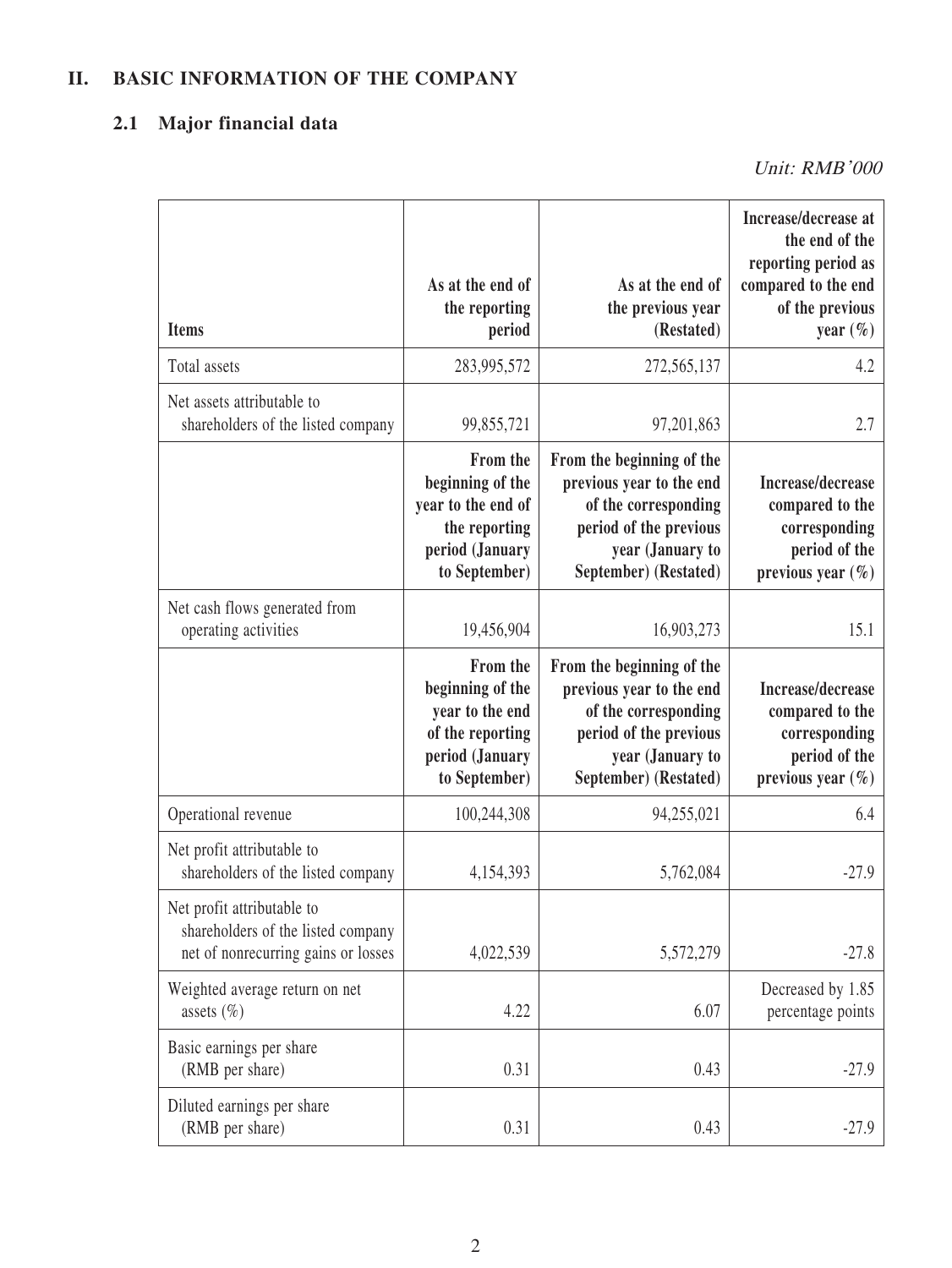$\sqrt{\text{Applied}} = \square$  Not applicable

| <b>Items</b>                                                                                                                                                                                                                                                             | <b>Amount</b> for<br>the current<br>period (July to<br>September) | Amount for the period<br>from the beginning of<br>the year to the end of<br>the reporting period<br>(January to<br>September) | <b>Explanations</b> |
|--------------------------------------------------------------------------------------------------------------------------------------------------------------------------------------------------------------------------------------------------------------------------|-------------------------------------------------------------------|-------------------------------------------------------------------------------------------------------------------------------|---------------------|
| Profit and loss on disposal of non-current<br>assets                                                                                                                                                                                                                     | 2,932                                                             | 1,433                                                                                                                         |                     |
| Government grants included in profit or loss<br>for the current period, excluding those<br>closely related to the Company's ordinary<br>business and granted on an ongoing basis<br>in fixed amount or volume according to<br>certain principles under national policies | 32,874                                                            | 118,359                                                                                                                       |                     |
| Net profit or loss for the period of<br>subsidiaries formed by business<br>combination under common control from<br>the beginning of the period to the date of<br>combination                                                                                            |                                                                   | 2,424                                                                                                                         |                     |
| Reversal of impairment provisions for<br>receivables and contract assets subject to<br>individual impairment test                                                                                                                                                        |                                                                   | 17,006                                                                                                                        |                     |
| Gain or loss from external entrusted loans                                                                                                                                                                                                                               | 4,663                                                             | 31,073                                                                                                                        |                     |
| Dividend income gained when other equity<br>instrument investments are held                                                                                                                                                                                              |                                                                   | 1,600                                                                                                                         |                     |
| Other non-operating income and expenses<br>apart from the foregoing                                                                                                                                                                                                      | 3,926                                                             | $-12,966$                                                                                                                     |                     |
| Effect of income tax                                                                                                                                                                                                                                                     | $-6,027$                                                          | $-31,393$                                                                                                                     |                     |
| Impact on minority shareholders'<br>interests (after tax)                                                                                                                                                                                                                | $-1,390$                                                          | 4,318                                                                                                                         |                     |
| Total                                                                                                                                                                                                                                                                    | 36,978                                                            | 131,854                                                                                                                       |                     |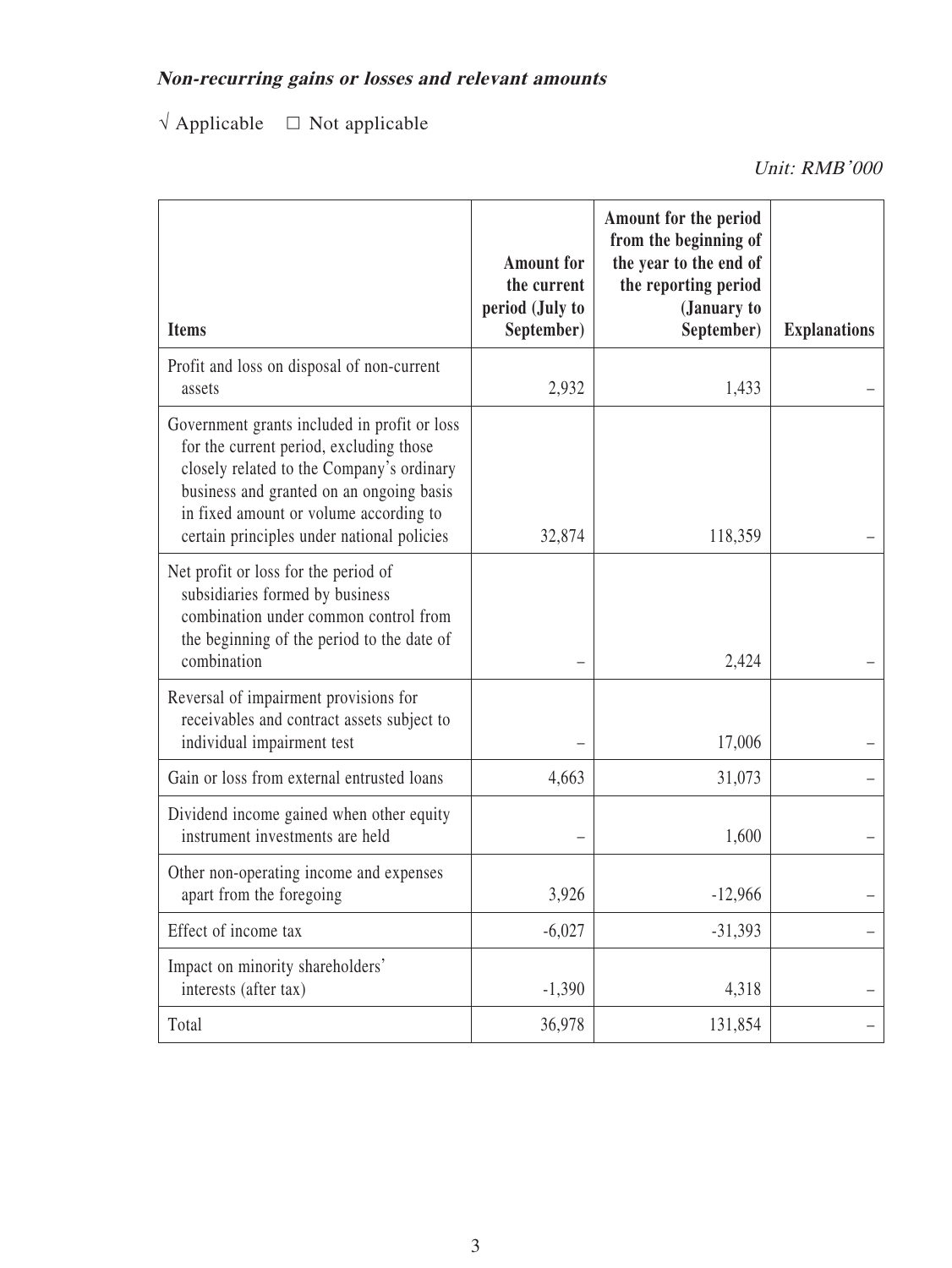# **2.2 Major production and operational data**

| <b>Items</b>                                    | Unit            | <b>January to</b><br><b>September</b><br>2020 | <b>January to</b><br><b>September</b><br>2019 | Percentage<br>change $%$ |
|-------------------------------------------------|-----------------|-----------------------------------------------|-----------------------------------------------|--------------------------|
| <b>Coal operations</b><br>Ι.                    |                 |                                               |                                               |                          |
| Production volume of commercial coal            | $10,000$ tonnes | 8,267                                         | 7,716                                         | 7.1                      |
| Of which: Thermal coal                          | 10,000 tonnes   | 7,390                                         | 6,878                                         | 7.5                      |
| Coking coal                                     | $10,000$ tonnes | 877                                           | 838                                           | 4.6                      |
| 2. Sales volume of commercial coal              | 10,000 tonnes   | 19,023                                        | 16,229                                        | 17.2                     |
| (1) Sales volume of self produced coal          | 10,000 tonnes   | 8,333                                         | 7,749                                         | 7.5                      |
| Of which: external sales volume                 | $10,000$ tonnes | 7,923                                         | 7,254                                         | 9.2                      |
| (2) Sales volume of proprietary coal<br>trading | $10,000$ tonnes | 10,592                                        | 8,046                                         | 31.6                     |
| Of which: external sales volume                 | 10,000 tonnes   | 10,071                                        | 7,487                                         | 34.5                     |
| (3) Agency sales of coal                        | 10,000 tonnes   | 98                                            | 434                                           | $-77.4$                  |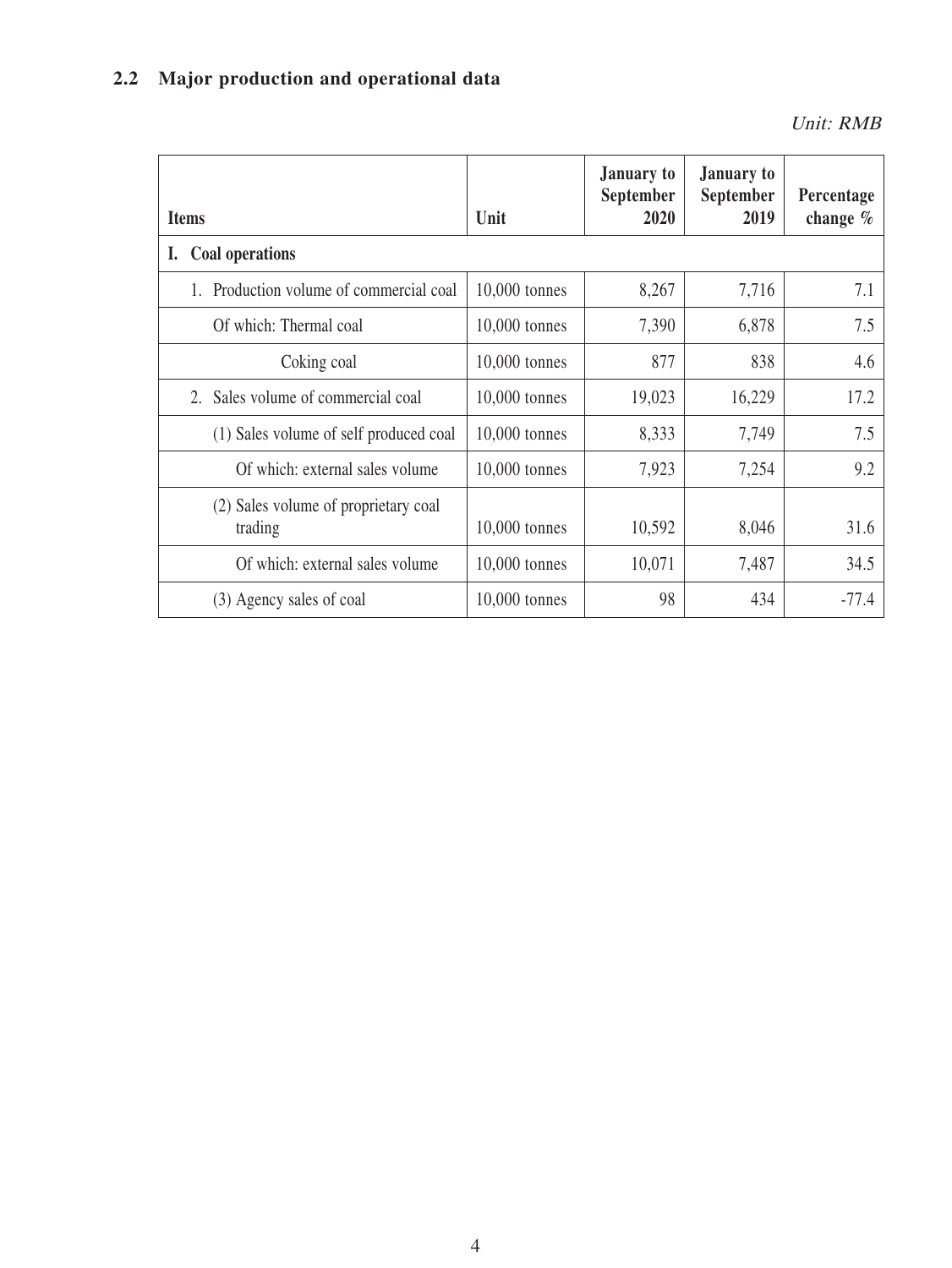| <b>Items</b>                             | Unit                     | <b>January</b> to<br>September<br>2020 | <b>January</b> to<br>September<br>2019 | Percentage<br>change $%$ |
|------------------------------------------|--------------------------|----------------------------------------|----------------------------------------|--------------------------|
| II. Coal chemical operations             |                          |                                        |                                        |                          |
| (I) Polyolefin                           |                          |                                        |                                        |                          |
| 1. Polyethylene production volume        | 10,000 tonnes            | 55.3                                   | 55.0                                   | 0.5                      |
| Sales volume                             | 10,000 tonnes            | 54.6                                   | 55.1                                   | $-0.9$                   |
| 2. Polypropylene production volume       | 10,000 tonnes            | 53.5                                   | 52.6                                   | 1.7                      |
| Sales volume                             | 10,000 tonnes            | 54.4                                   | 51.9                                   | 4.8                      |
| (II) Urea                                |                          |                                        |                                        |                          |
| 1. Production volume                     | 10,000 tonnes            | 133.6                                  | 151.5                                  | $-11.8$                  |
| 2. Sales volume                          | 10,000 tonnes            | 156.6                                  | 187.5                                  | $-16.5$                  |
| (III) Methanol                           |                          |                                        |                                        |                          |
| Production volume<br>1.                  | 10,000 tonnes            | 48.6                                   | 72.8                                   | $-33.2$                  |
| 2.<br>Sales volume                       | 10,000 tonnes            | 44.8                                   | 72.8                                   | $-38.5$                  |
| Of which: external sales volume          | 10,000 tonnes            | 0.1                                    | 11.7                                   | $-99.1$                  |
| III. Coal mining equipment operations    |                          |                                        |                                        |                          |
| 1. Output value of coal mining equipment | <b>RMB100</b><br>million | 67.6                                   | 65.6                                   | 3.0                      |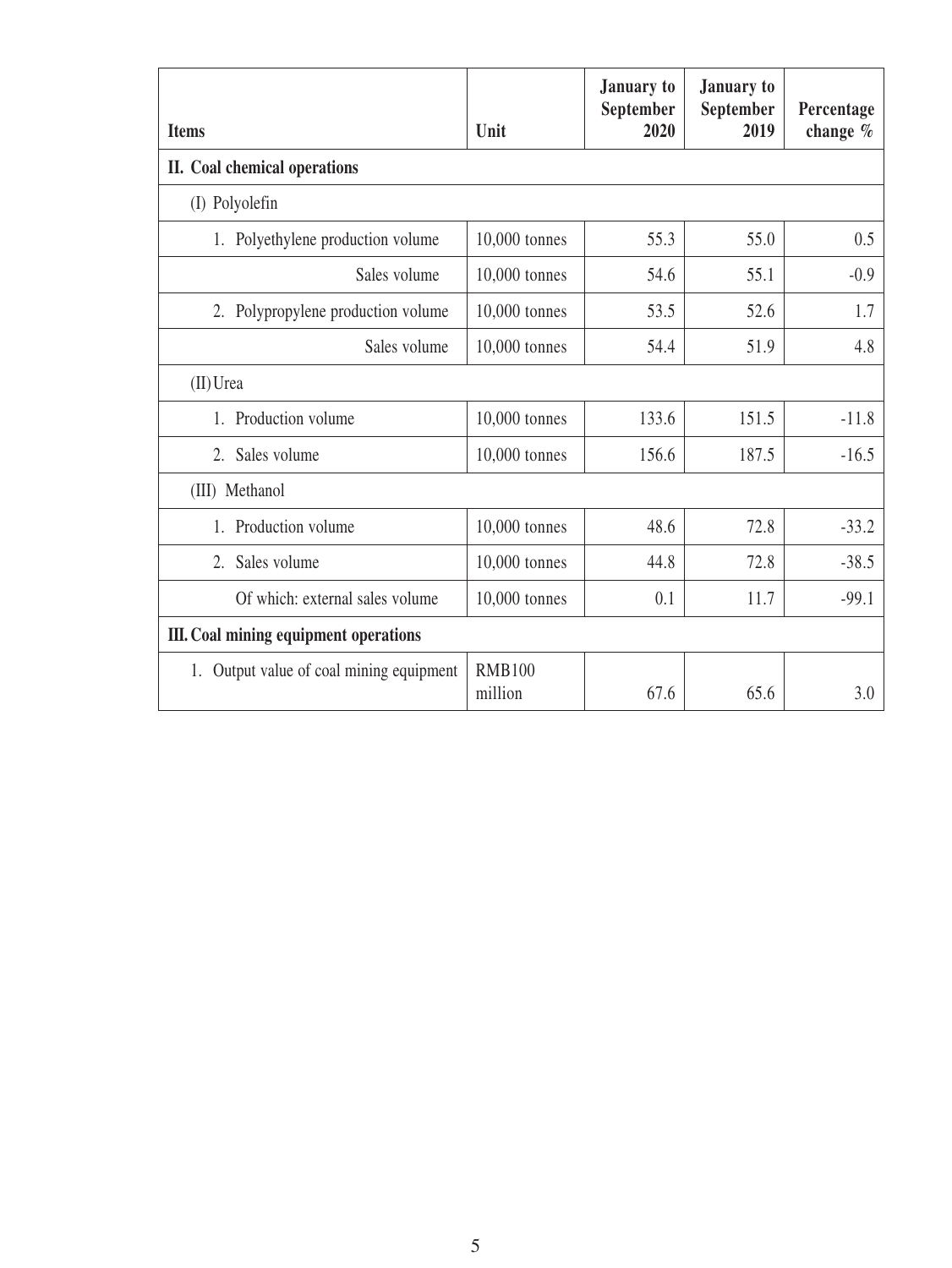**2.3 Major differences arising from the adoption of different accounting standards in preparing the financial statements**

Unit: RMB'000

|                                                                          | Net profit attributable to<br>shareholders of the listed<br>company |                                                             | Net assets attributable to<br>shareholders of the listed<br>company |                                                   |  |
|--------------------------------------------------------------------------|---------------------------------------------------------------------|-------------------------------------------------------------|---------------------------------------------------------------------|---------------------------------------------------|--|
|                                                                          | <b>January</b> to<br><b>September</b><br>2020                       | <b>January to</b><br><b>September</b><br>2019<br>(Restated) | As at 30<br>September<br>2020                                       | As at 31<br><b>December</b><br>2019<br>(Restated) |  |
| According to PRC GAAP                                                    | 4,154,393                                                           | 5,762,084                                                   | 99,855,721                                                          | 97,201,863                                        |  |
| Items and amounts adjusted according to IAS:                             |                                                                     |                                                             |                                                                     |                                                   |  |
| (a) Adjustment to special funds and deferred<br>tax of the coal industry | 166,314                                                             | 802,345                                                     | $-23,257$                                                           | 27,328                                            |  |
| (b) Adjustment to floating of non-tradable<br>shares under equity split  |                                                                     |                                                             | $-155,259$                                                          | $-155,259$                                        |  |
| (c) Adjustment to government grants                                      | 2,783                                                               | 2,783                                                       | $-23,187$                                                           | $-25,970$                                         |  |
| According to IAS                                                         | 4,323,490                                                           | 6,567,212                                                   | 99,654,018                                                          | 97,047,962                                        |  |

Explanations on major reconciliations are as follows:

- (a) Adjustment to special reserves and relevant deferred tax: special reserves comprise maintenance fee, safety fund, coal mine transformation fund, mining environmental restoration security deposit and sustainable development reserve. Under PRC GAAP, the Group should make provisions for the special reserves which will be accounted as the production cost and contributions made to the special reserves of equity attributable to shareholders. Non-capital expenditure incurred should be directly offset against special reserves upon occurrence, while capital expenditure incurred should be recorded as fixed assets upon completion, and offset against special reserves based on the cost of the fixed assets with accumulated depreciation fully recognised. After that, no subsequent provisions for depreciation would be made to the relevant fixed assets. Under IFRS, provisions made for the special reserves should be recorded as retained earnings provision while the relevant expenditures are recognised upon occurrence and the special reserves are accordingly transferred to retained earnings.
- (b) Under PRC GAAP, the consideration paid by holders of non-tradable shares to holders of tradable shares in accordance with the reform proposal of equity split should be recorded as long-term equity investments in the balance sheet. Under IFRS, such consideration shall be recorded as interests of minority shareholders directly deducted from the equity attributable to shareholders.
- (c) Under PRC GAAP, subsidies considered as capital investment by the government should be recorded in "capital reserve". Under IFRS, the subsidies mentioned above shall be treated as government grants.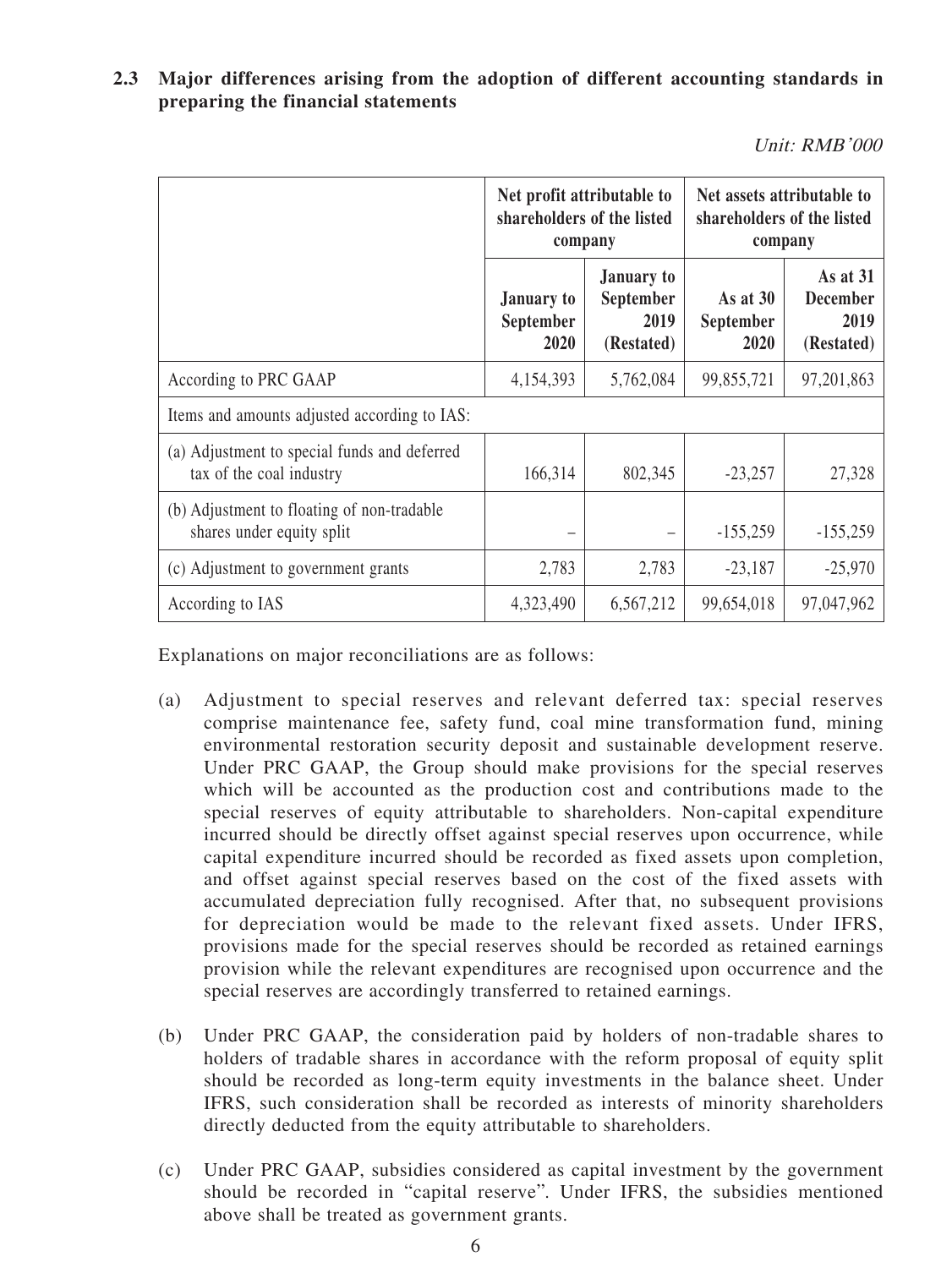### **2.4 Total number of shareholders, top 10 shareholders and top 10 shareholders holding tradable shares (or shareholders not subject to trading moratorium) as at the end of the reporting period**

Unit: Share

| <b>Total number of shareholders</b>                                     |                                    |                                    |                                   |                                    |                  | 148,154                                     |  |
|-------------------------------------------------------------------------|------------------------------------|------------------------------------|-----------------------------------|------------------------------------|------------------|---------------------------------------------|--|
|                                                                         |                                    | Particulars of top 10 shareholders |                                   |                                    |                  |                                             |  |
|                                                                         | Number of shares<br>held as at the | Shareholding                       | Number of<br>shares subject       | <b>Shares</b> pledged<br>or frozen |                  |                                             |  |
| Name of<br>shareholders (full name)                                     | end of the<br>reporting period     | percentage<br>$(\%)$               | to trading<br>moratorium   Status |                                    | Number           | Nature of<br>shareholders                   |  |
| China National Coal Group Corporation                                   | 7,605,207,608                      | 57.36                              | $\overline{a}$                    | Nil                                | $\theta$         | State-owned<br>legal person                 |  |
| HKSCC NOMINEES LIMITED                                                  | 3,952,753,424                      | 29.81                              | $\overline{a}$                    | Unknown                            |                  | Foreign legal<br>person                     |  |
| China Securities Finance Corporation<br>Limited (中國證券金融股份有限公司)          | 346,112,355                        | 2.61                               | $\overline{a}$                    | Nil                                | $\overline{0}$   | State-owned<br>legal person                 |  |
| China Coal Hong Kong Limited (中煤能<br>源香港有限公司)                           | 132,351,000                        | 1.00                               | $\overline{a}$                    | Nil                                | $\theta$         | State-owned<br>legal person                 |  |
| Central Huijin Asset Management<br>Company Limited (中央匯金資產管理<br>有限責任公司) | 83,035,400                         | 0.63                               | $\overline{a}$                    | Nil                                | $\left  \right $ | State-owned<br>legal person                 |  |
| Xu Kaidong (徐開東)                                                        | 32,618,710                         | 0.25                               |                                   | Nil                                | $\left  \right $ | Domestic natural<br>person                  |  |
| Hong Kong Securities Clearing Company<br>Limited                        | 23,734,197                         | 0.18                               | $\overline{a}$                    | Nil                                |                  | $0$ Foreign legal<br>person                 |  |
| Hejin Wannianchun Real Estate Co., Ltd.<br>(河津市萬年春置業有限公司)               | 12,501,100                         | 0.09                               | $\overline{a}$                    | Nil                                | $\overline{0}$   | Domestic non<br>state-owned<br>legal person |  |
| Shi Heping(師和平)                                                         | 11,769,153                         | 0.09                               | $\overline{a}$                    | Nil                                | $\left  \right $ | Domestic natural<br>person                  |  |
| Luo Yinhui (羅銀輝)                                                        | 6,618,200                          | 0.05                               | $\overline{a}$                    | Nil                                | $\overline{0}$   | Domestic natural<br>person                  |  |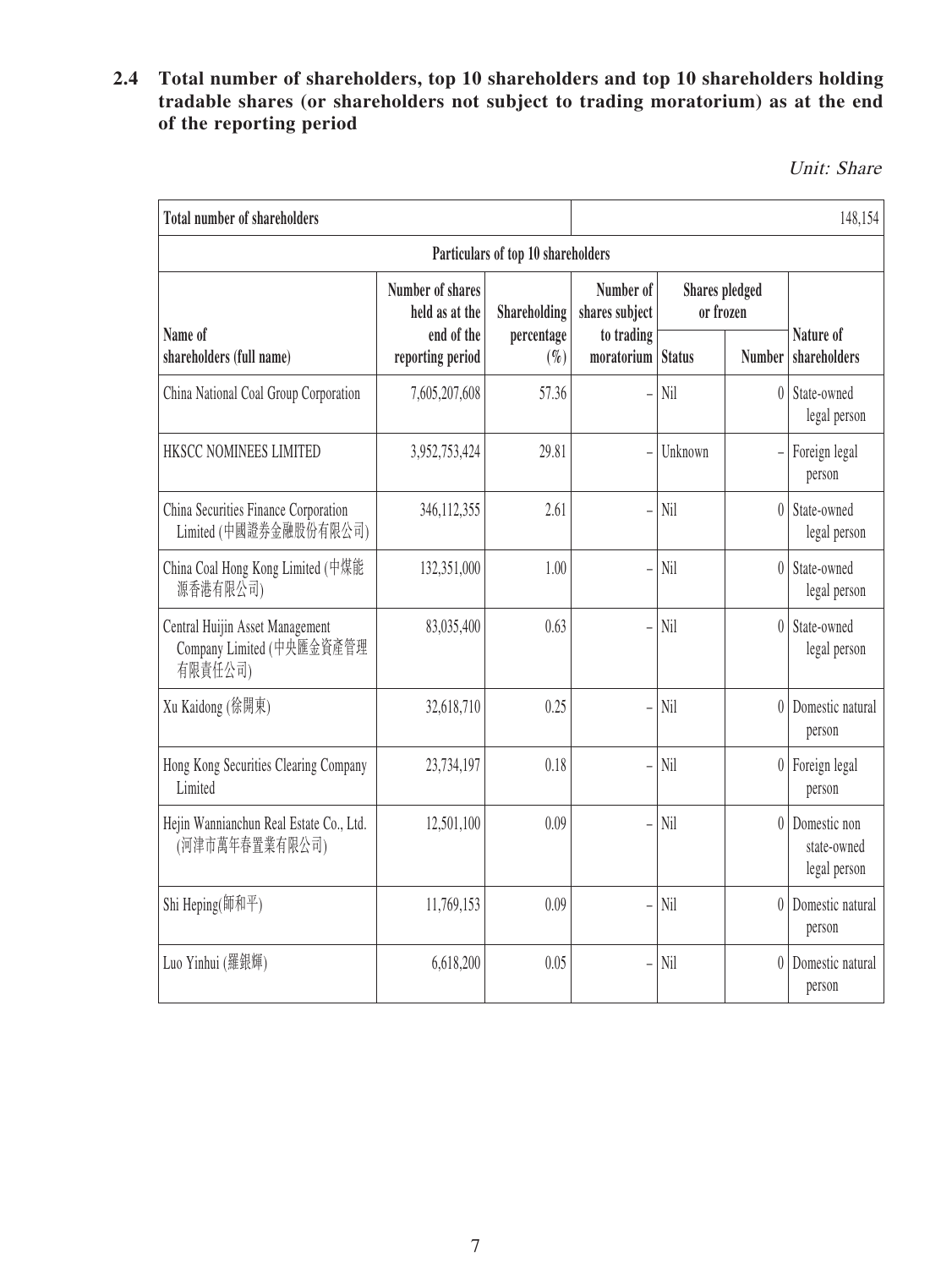| Particulars of top 10 shareholders not subject to trading moratorium                                              |                                                                                                                                                                                                                                                                                                 |                                                                   |               |  |  |
|-------------------------------------------------------------------------------------------------------------------|-------------------------------------------------------------------------------------------------------------------------------------------------------------------------------------------------------------------------------------------------------------------------------------------------|-------------------------------------------------------------------|---------------|--|--|
|                                                                                                                   | <b>Number of listed</b><br>shares held not<br>subject to trading                                                                                                                                                                                                                                | Type and number of Shares                                         |               |  |  |
| Name of shareholders                                                                                              | moratorium                                                                                                                                                                                                                                                                                      | <b>Type</b>                                                       | <b>Number</b> |  |  |
| China National Coal Group Corporation<br>(中國中煤能源集團有限公司)                                                           | 7,605,207,608                                                                                                                                                                                                                                                                                   | Ordinary shares<br>denominated in RMB                             | 7,605,207,608 |  |  |
| HKSCC NOMINEES LIMITED                                                                                            | 3,952,753,424                                                                                                                                                                                                                                                                                   | Overseas listed foreign<br>shares                                 | 3,952,753,424 |  |  |
| China Securities Finance Corporation Limited<br>(中國證券金融股份有限公司)                                                    | 346, 112, 355                                                                                                                                                                                                                                                                                   | Ordinary shares<br>denominated in RMB                             | 346, 112, 355 |  |  |
| China Coal Hong Kong Limited<br>(中煤能源香港有限公司)                                                                      | 132,351,000                                                                                                                                                                                                                                                                                     | Overseas listed foreign<br>shares                                 | 132,351,000   |  |  |
| Central Huijin Asset Management Company Limited<br>(中央匯金資產管理有限責任公司)                                               | 83,035,400                                                                                                                                                                                                                                                                                      | Ordinary shares<br>denominated in RMB                             | 83,035,400    |  |  |
| Xu Kaidong (徐開東)                                                                                                  | 32,618,710                                                                                                                                                                                                                                                                                      | Ordinary shares<br>denominated in RMB                             | 32,618,710    |  |  |
| Hong Kong Securities Clearing Company Limited                                                                     | 23,734,197                                                                                                                                                                                                                                                                                      | Ordinary shares<br>denominated in RMB                             | 23,734,197    |  |  |
| Hejin Wannianchun Real Estate Co., Ltd.<br>(河津市萬年春置業有限公司)                                                         | 12,501,100                                                                                                                                                                                                                                                                                      | Ordinary shares<br>denominated in RMB                             | 12,501,100    |  |  |
| Shi Heping(師和平)                                                                                                   | 11,769,153                                                                                                                                                                                                                                                                                      | Ordinary shares<br>denominated in RMB                             | 11,769,153    |  |  |
| Luo Yinhui (羅銀輝)                                                                                                  | 6,618,200                                                                                                                                                                                                                                                                                       | Ordinary shares<br>denominated in RMB                             | 6,618,200     |  |  |
| Explanations on affiliated relationship or parties<br>acting in concert among the above-mentioned<br>shareholders | China Coal Hong Kong Limited (中煤能源香港有限公司) is a<br>wholly-owned subsidiary of China National Coal Group Corporation<br>(中國中煤能源集團有限公司), the controlling shareholder of the<br>Company. It is not certain if any of the other shareholders are<br>affiliated or acting in concert with each other. |                                                                   |               |  |  |
| Explanations on preference shareholders with voting<br>rights restored and the number of shares held              | shareholders with voting rights restored.                                                                                                                                                                                                                                                       | The Company does not have preference shares and has no preference |               |  |  |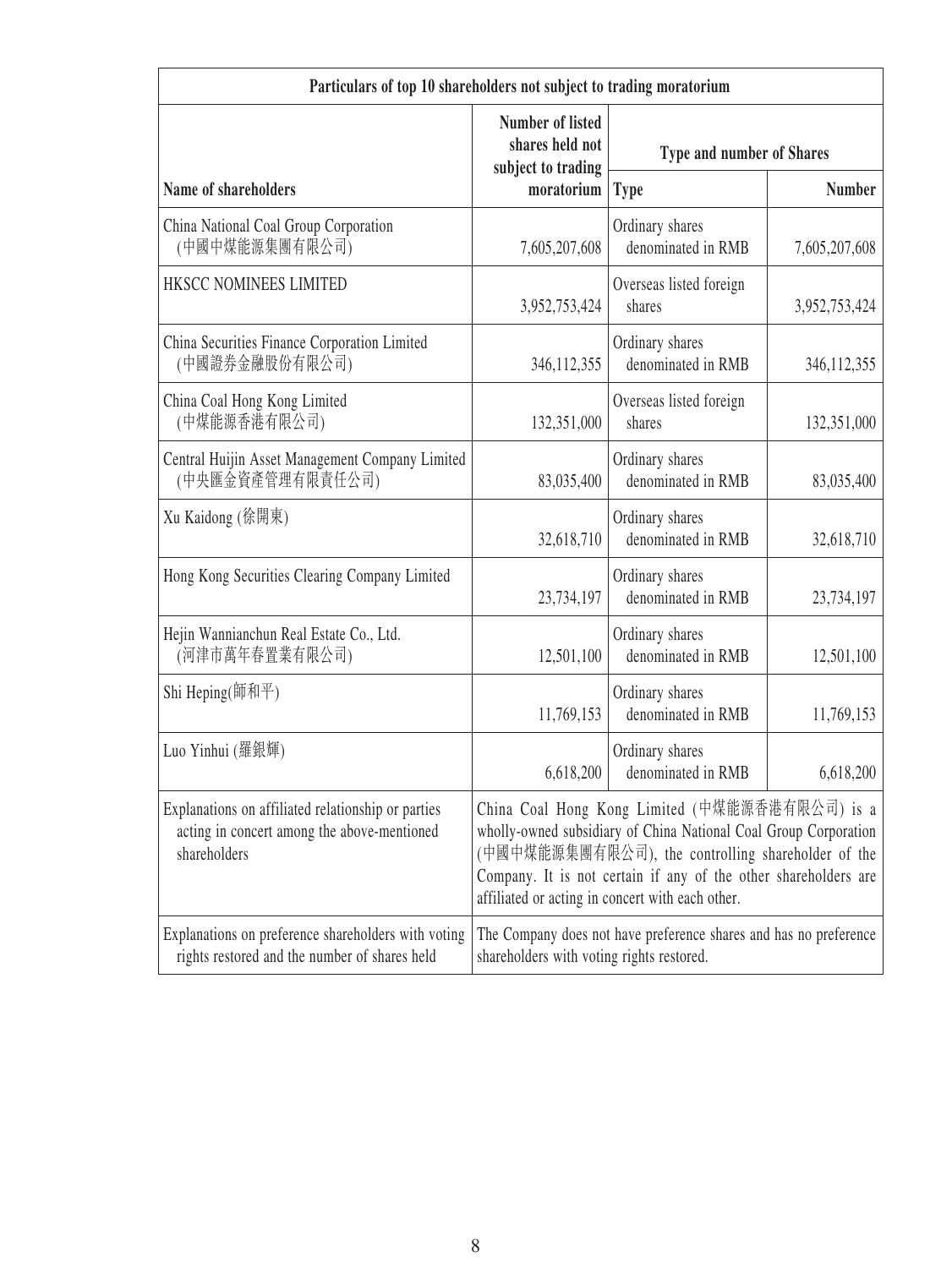- Notes: The above tables of particulars of top 10 shareholders and particulars of top 10 shareholders not subject to trading moratorium are based on the followings:
	- 1. The above information was prepared in accordance with the register of shareholders of the Company as at 30 September 2020 provided by the China Securities Depository and Clearing Corporation Limited Shanghai Branch and Computershare Hong Kong Investor Services Limited.
	- 2. The A shares held by Hong Kong Securities Clearing Company Limited are held on behalf of various customers.
	- 3. The H shares held by HKSCC Nominees Limited are held on behalf of various customers.
	- 4. As at 30 September 2020, according to the disclosure of interests published on the website of HKSE, Funde Sino Life Insurance Co., Ltd. had long positions in 2,012,858,147 H shares of the Company.

### **2.5 Total number of holders of preference shares, top 10 holders of preference shares and top 10 holders of preference shares (not subject to trading moratorium) as at the end of the reporting period**

 $\Box$  Applicable  $\sqrt{\ }$  Not applicable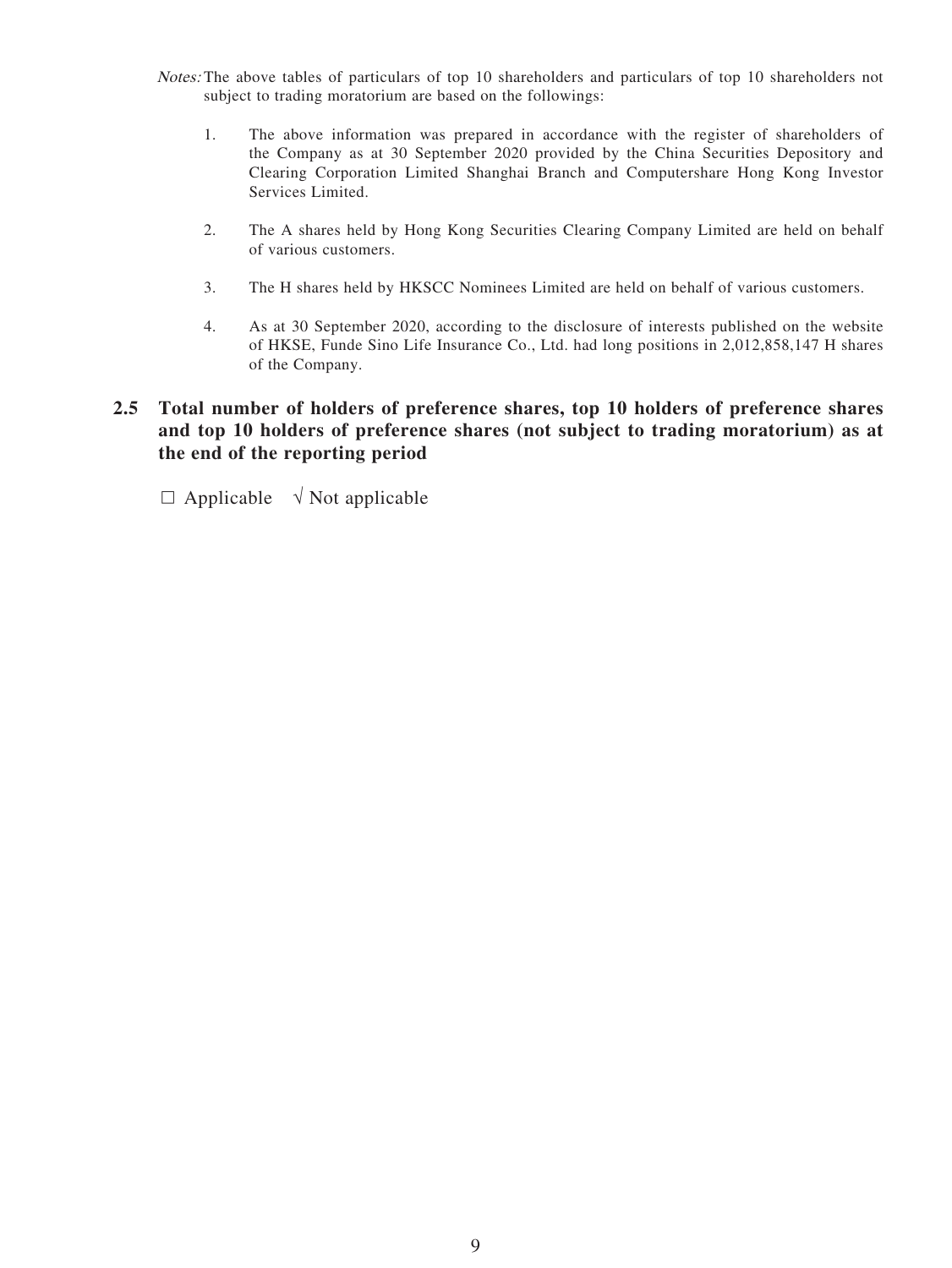#### **III. SIGNIFICANT EVENTS**

### **3.1 Significant changes of the major accounting items and financial indicators of the Company and the reasons thereof**

 $\sqrt{\text{Applicable}}$   $\Box$  Not applicable

### **3.1.1 Analysis on reasons for the major changes in items on the balance sheet**

| <b>Items</b>                | As at<br>30 September<br>2020 | As at<br>31 December<br>2019 (Restated) | Increase/<br>decrease<br>compared to<br>the end of<br>the previous<br>year $(\% )$ | Major reasons for the changes                                                                                                                                                                                                                                                                                                                                                                     |
|-----------------------------|-------------------------------|-----------------------------------------|------------------------------------------------------------------------------------|---------------------------------------------------------------------------------------------------------------------------------------------------------------------------------------------------------------------------------------------------------------------------------------------------------------------------------------------------------------------------------------------------|
| Cash at bank<br>and on hand | 36,486,848                    | 25,604,083                              | 42.5                                                                               | Mainly due to the combined effects<br>that the Company maintained a<br>better capability to generate cash<br>from operations, realizing a net<br>cash inflow of RMB19.457 billion<br>from operating activities as well as<br>RMB6.696 billion in cash used for<br>capital expenditures and a net cash<br>outflow of RMB3.286 billion from<br>capital raising activities in the current<br>period. |
| Financing<br>receivables    | 4,346,193                     | 6,897,430                               | $-37.0$                                                                            | Mainly due to the impact brought about<br>by the decrease in the amount of<br>notes settlement of the Company<br>in the current period and the use of<br>acceptance bills through endorsement<br>transfer and discounting.                                                                                                                                                                        |
| Prepayments                 | 1,907,131                     | 1,277,268                               | 49.3                                                                               | Mainly due to the increase in railway<br>transportation expenses, raw<br>materials and commodity purchases<br>that the Company needed to prepay<br>for production and sales activities.                                                                                                                                                                                                           |
| Contract assets             | 1,460,841                     | 953,581                                 | 53.2                                                                               | Mainly due to the increase in the<br>Company's right to consideration<br>arising from its sales of coal<br>equipment products. Such rights will<br>be exercised upon completion of<br>the ancillary services agreed in the<br>contract.                                                                                                                                                           |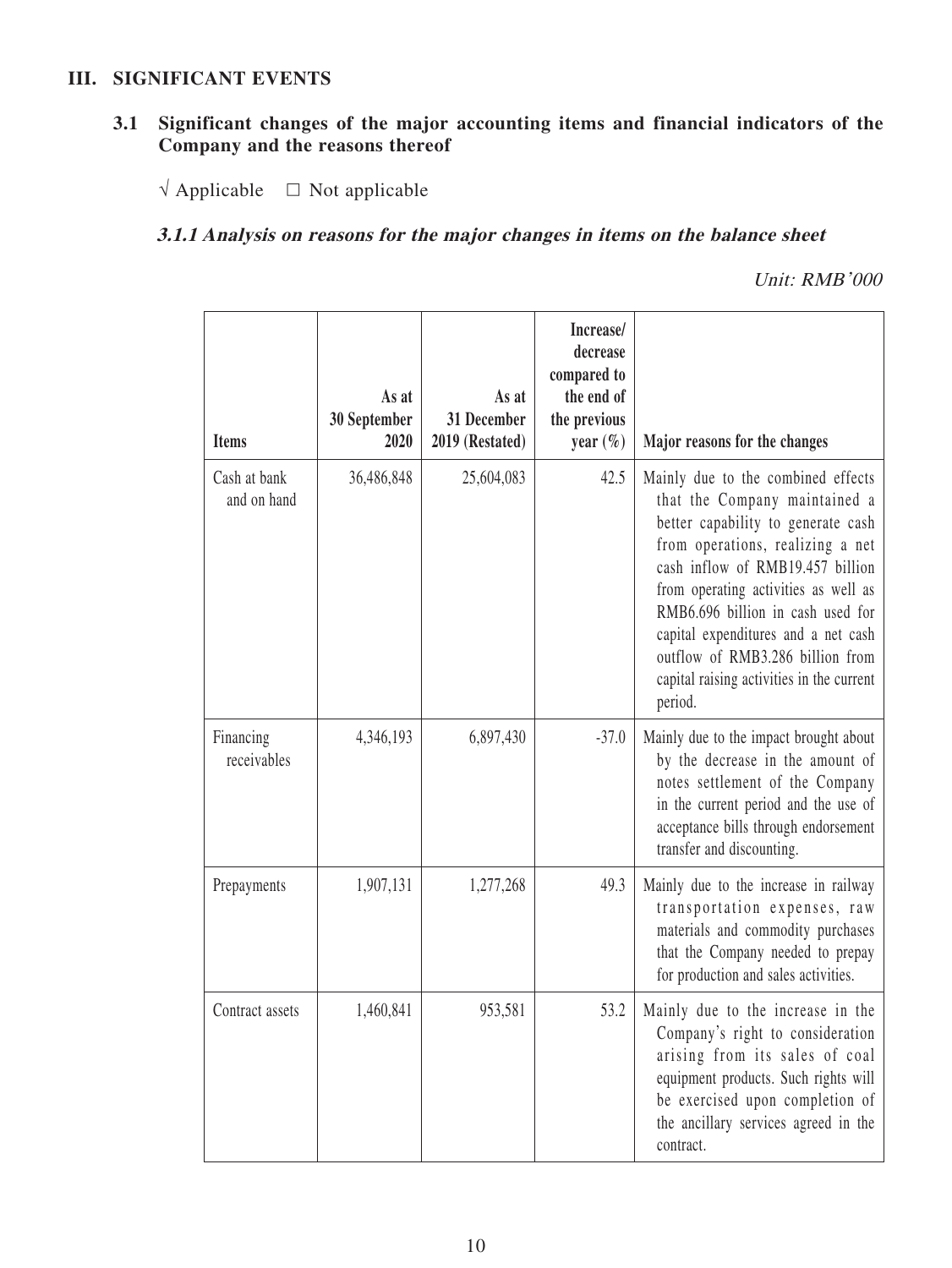| <b>Items</b>                                         | As at<br>30 September<br>2020 | As at<br>31 December<br>2019 (Restated) | Increase/<br>decrease<br>compared to<br>the end of<br>the previous<br>year $(\% )$ | Major reasons for the changes                                                                                                                                                                                                                                                                                                                                                                                                                                                                          |
|------------------------------------------------------|-------------------------------|-----------------------------------------|------------------------------------------------------------------------------------|--------------------------------------------------------------------------------------------------------------------------------------------------------------------------------------------------------------------------------------------------------------------------------------------------------------------------------------------------------------------------------------------------------------------------------------------------------------------------------------------------------|
| Long-term<br>receivables                             | 520,837                       | 250,012                                 | 108.3                                                                              | Mainly due to the increase in lease<br>receivables as a result of the<br>development of lease services by<br>affiliated companies.                                                                                                                                                                                                                                                                                                                                                                     |
| Construction in<br>progress                          | 17,867,137                    | 12,608,923                              | 41.7                                                                               | Mainly due to the steady progress<br>made in construction projects in the<br>current period, and the final closing<br>of acquisition of Shanxi China<br>Coal Pingshuo Panjiayao Company<br>Limited (山西中煤平朔潘家窯煤<br>業有限責任公司) by China Coal<br>Pingshuo Group Company Limited, a<br>subsidiary of the Company in the first<br>half of the year and its consolidation<br>in the consolidated statement, the<br>technical upgrading projects of which<br>led to an increase in construction in<br>progress. |
| Other non-<br>current assets                         | 7,292,789                     | 10,679,582                              | $-31.7$                                                                            | Mainly due to the consolidation<br>of Shanxi China Coal Panjiayao<br>Company Limited in the consolidated<br>statement as mentioned above<br>leading to the decrease in the<br>payments for investments prior to the<br>consolidation.                                                                                                                                                                                                                                                                  |
| Short-term<br>borrowings                             | 1,436,547                     | 4,106,347                               | $-65.0$                                                                            | Mainly due to the repayment of short-<br>term borrowings upon maturity by the<br>Company.                                                                                                                                                                                                                                                                                                                                                                                                              |
| Non-current<br>liabilities due<br>within one<br>year | 23,211,031                    | 33,732,460                              | $-31.2$                                                                            | Mainly due to the repayment of the<br>long-term loans and the redemption<br>of mid-term notes upon maturity by<br>the Company.                                                                                                                                                                                                                                                                                                                                                                         |
| Long-term<br>borrowings                              | 50,060,144                    | 34,242,915                              | 46.2                                                                               | Mainly due to the implementation of<br>project loans by the Company in<br>accordance with the annual financing<br>plan, which increased the medium<br>and long-term debt.                                                                                                                                                                                                                                                                                                                              |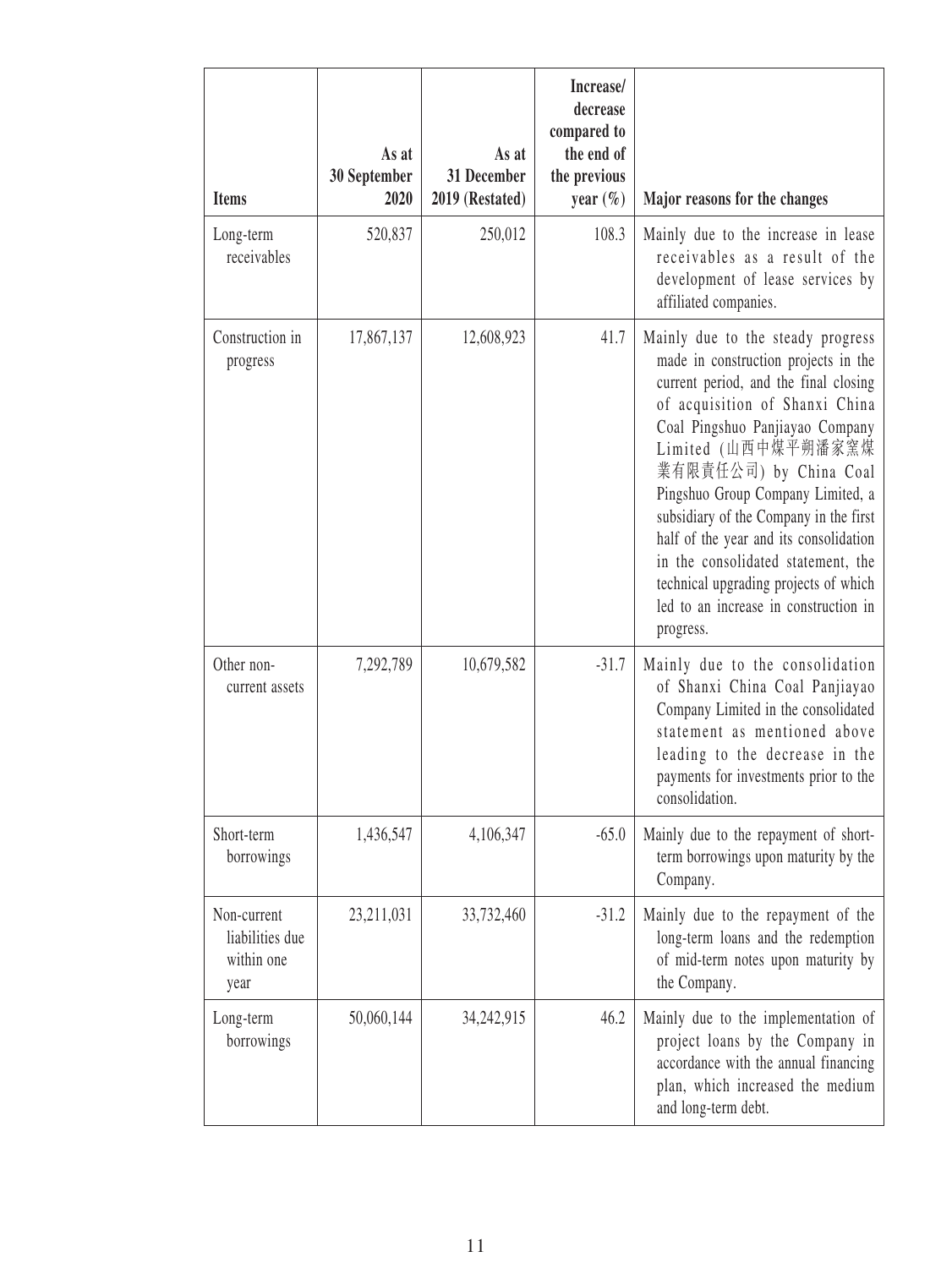| <b>Items</b>                         | As at<br>30 September<br>2020 | As at<br>31 December<br>2019 (Restated) | Increase/<br>decrease<br>compared to<br>the end of<br>the previous<br>year $(\% )$ | Major reasons for the changes                                                                                                                                                                                                                                                                   |
|--------------------------------------|-------------------------------|-----------------------------------------|------------------------------------------------------------------------------------|-------------------------------------------------------------------------------------------------------------------------------------------------------------------------------------------------------------------------------------------------------------------------------------------------|
| Long-term<br>payables                | 5,231,784                     | 3,872,345                               | 35.1                                                                               | Mainly due to the acquisition of Shanxi<br>China Coal Pingshuo Panjiayao<br>Company Limited as mentioned<br>above which validated that the<br>consideration of the acquisition to<br>be paid had led to the increase in the<br>long-term payables in accordance<br>with the relevant agreement. |
| Other non-<br>current<br>liabilities | 718,117                       | 362,508                                 | 98.1                                                                               | Mainly due to project construction<br>supporting funds allocated by China<br>National Coal Group Corporation in<br>the form of entrusted loans according<br>to regulations being presented in<br>other non-current liabilities.                                                                 |

# **3.1.2 Analysis on reasons for the major changes in items on the income statement**

| <b>Items</b>                            | January to<br><b>September</b><br>2020 | <b>January to</b><br>September<br>2019 (Restated) | Year-on-year<br>increase/<br>decrease $(\% )$ | Major reasons for the changes                                                                                                                                                                                                                                                                                                                                         |
|-----------------------------------------|----------------------------------------|---------------------------------------------------|-----------------------------------------------|-----------------------------------------------------------------------------------------------------------------------------------------------------------------------------------------------------------------------------------------------------------------------------------------------------------------------------------------------------------------------|
| Operating<br>revenue                    | 100,244,308                            | 94,255,021                                        | 6.4                                           | Mainly due to the year-on-year increase<br>of the sales volume of the Group's<br>commercial coal and the revenue<br>from the coal mining equipment<br>operations, as well as the key power<br>projects being put into operation,<br>which offset the impact of the decline<br>in market prices of coal and coal<br>chemical products on revenue.                      |
| Operating cost                          | 73,127,779                             | 65,167,262                                        | 12.2                                          | Mainly due to the combined effects of<br>year-on-year increase in the sales<br>volume of the Company's commercial<br>coal, the cost of the coal mining<br>equipment operations, key power<br>projects being put into operation, as<br>well as the year-on-year decrease<br>in the unit cost of sales of major<br>products as a result of strengthing<br>cost control. |
| Research and<br>development<br>expenses | 236,521                                | 156,053                                           | 51.6                                          | Mainly due to the increase in<br>investment in technology research<br>and development by the Company.                                                                                                                                                                                                                                                                 |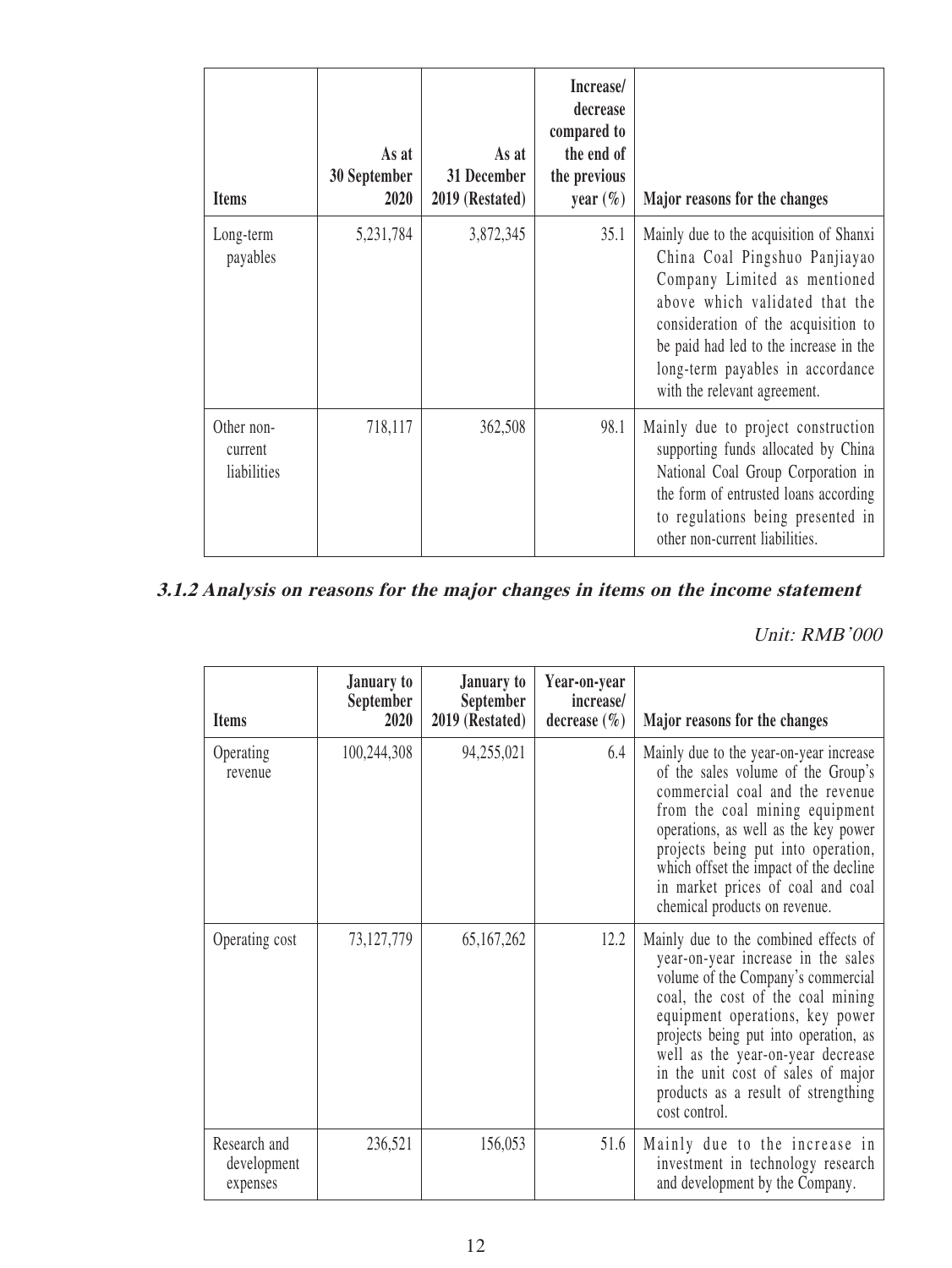| <b>Items</b>            | January to<br>September<br>2020 | January to<br>September<br>2019 (Restated) | Year-on-year<br>increase/<br>decrease $(\% )$ | Major reasons for the changes                                                                                                                                                                                                                                                                                                                                      |
|-------------------------|---------------------------------|--------------------------------------------|-----------------------------------------------|--------------------------------------------------------------------------------------------------------------------------------------------------------------------------------------------------------------------------------------------------------------------------------------------------------------------------------------------------------------------|
| Investment gain         | 565,247                         | 2,029,427                                  | $-72.1$                                       | Mainly due to the reduced profitability<br>such as the decline in market<br>price of coal and coal chemical<br>product, coupled with the decline<br>in maintenance output as planned<br>of Company's equity participating<br>companies, resulting in a<br>corresponding decrease in investment<br>gain recognised based on the share<br>proportion of the Company. |
| Non-operating<br>income | 50,280                          | 285,837                                    | $-82.4$                                       | Mainly due to the increase in non-<br>operating income by RMB240 million<br>arising from the Company's transfer<br>of surplus coal production capacity in<br>the same period last year. There was<br>no such factor in the current period.                                                                                                                         |

## **3.1.3 Analysis on reasons for major changes in items on the cash flow statement**

| <b>Items</b>                                                    | January to<br>September<br>2020 | <b>January to</b><br>September<br>2019 (Restated) | Year-on-year<br>increase/<br>decrease<br>in amount | Major reasons for the changes                                                                                                                                                                                                                                                                                                                                                                                                                                                                                                                                                        |
|-----------------------------------------------------------------|---------------------------------|---------------------------------------------------|----------------------------------------------------|--------------------------------------------------------------------------------------------------------------------------------------------------------------------------------------------------------------------------------------------------------------------------------------------------------------------------------------------------------------------------------------------------------------------------------------------------------------------------------------------------------------------------------------------------------------------------------------|
| Net cash flows<br>generated<br>from<br>operating<br>activities  | 19,456,904                      | 16,903,273                                        | 2,553,631                                          | Mainly due to the further enhanced<br>lean management of funds to reduce<br>the occupation of working capital by<br>the Company in an all-round way,<br>maintaining its strong capability to<br>generate cash from operations.                                                                                                                                                                                                                                                                                                                                                       |
| Net cash flows<br>generated<br>from<br>investment<br>activities | $-10,551,114$                   | $-7,892,789$                                      | $-2,658,325$                                       | Mainly due to the combined effects<br>of the year-on-year increase in cash<br>outflow by RMB4.185 billion arising<br>from a net increase in term deposits<br>with an initial deposit period of<br>more than three months, China Coal<br>Pingshuo Group Company Limited,<br>a subsidiary of the Company,<br>recovering the entrusted loan of<br>RMB1.275 billion from its previous<br>subsidiary, China Coal Pingshuo<br>No.1 Coal Gangue Power Generation<br>Company Limited, as well as the<br>year-on-year decrease of RMB784<br>million in cash used for capital<br>expenditures. |
| Net cash flows<br>generated<br>from<br>financing<br>activities  | $-3,285,874$                    | $-2,402,313$                                      | $-883,561$                                         | Mainly due to the year-on-year decrease<br>in net debt financing arranged by the<br>Company according to the annual<br>financing plan and the overall capital.                                                                                                                                                                                                                                                                                                                                                                                                                       |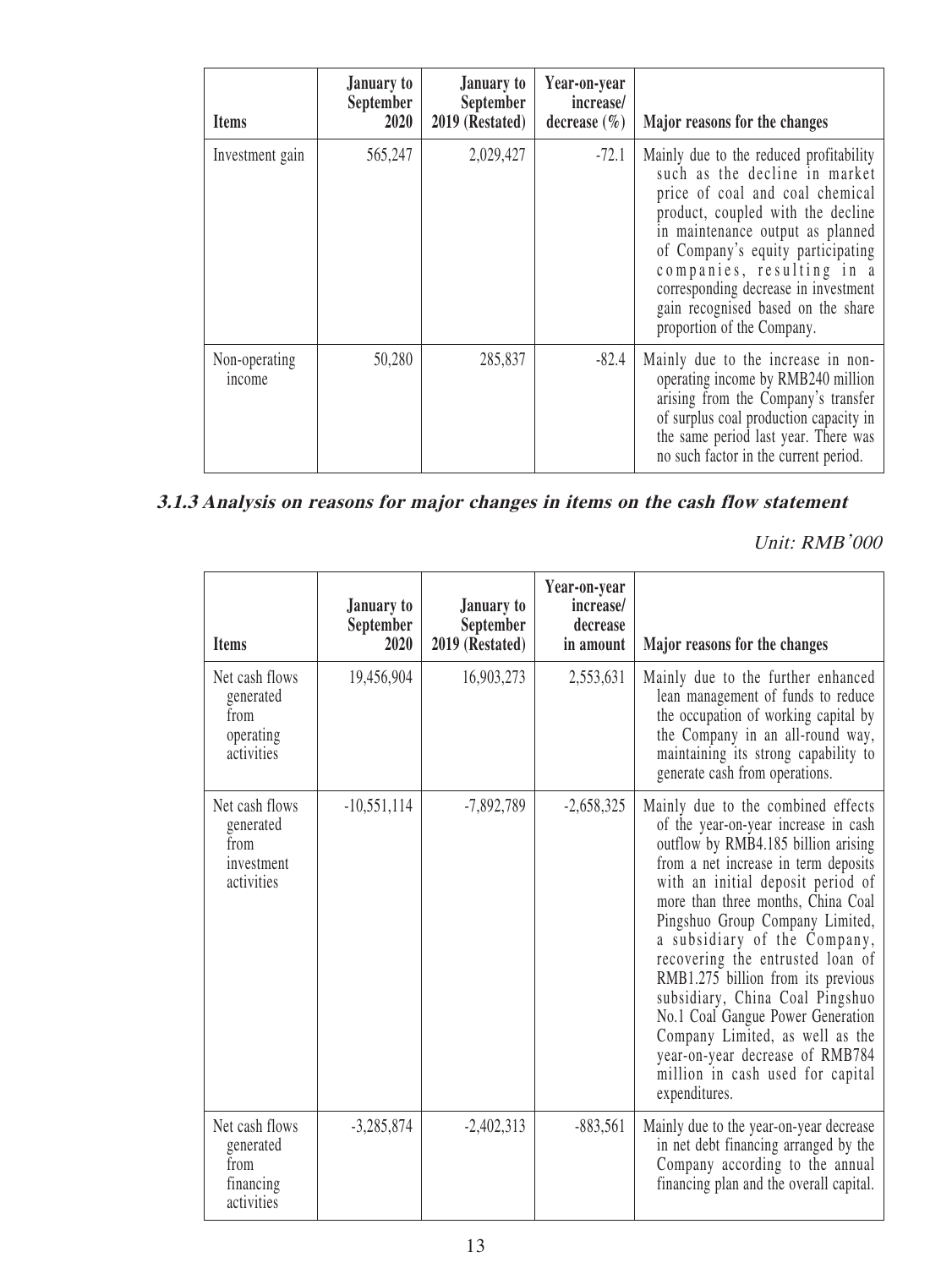#### **3.1.4 Revenue, cost and gross profit of coal operations**

For the period from January to September 2020, the Company's coal business achieved sales revenue of RMB80.294 billion, representing an increase of RMB5.138 billion or 6.8% as compared with RMB75.156 billion for the same period of last year. Among them: sales revenue of self-produced commercial coal was RMB36.738 billion, representing a decrease of RMB1.823 billion or 4.7% as compared with RMB38.561 billion for the same period of last year, mainly because the sales of self-produced commercial coal increased by 5.84 million tonnes year-on-year, increasing revenue by RMB2.909 billion, and the sales price fell by RMB57/tonne year-on-year, reducing revenue by RMB4.732 billion. The sales revenue of proprietary coal trading was RMB43.550 billion, representing an increase of RMB6.976 billion or 19.1% as compared with the RMB36.574 billion for the same period of last year, mainly because the sales volume of proprietary coal trading increased by 25.46 million tonnes year-on-year, increasing revenue by RMB11.574 billion, and the sales price fell by RMB44/tonne year-on-year, reducing revenue by RMB4.598 billion.

The cost of sales of coal operations was RMB58.194 billion, representing an increase of RMB7.465 billion or 14.7% as compared with RMB50.729 billion for the same period of last year. Among them, the sales cost of self-produced commercial coal decreased by RMB175 million year-on-year, which was attributable to the combined effects of the year-on-year decrease in the unit sales cost of self-produced commercial coal by RMB17.01/tonne as the Company strengthened cost control, and the year-on-year increase in the sales volume of self-produced commercial coal by 5.84 million tonnes; the sales cost of proprietary coal trading increased by RMB7.640 billion year-on-year, which was attributable to the combined effect of the year-on-year increase in sales volume of proprietary coal trading by 25.46 million tonnes and the year-on-year decrease in the purchase price by RMB30/tonne.

For the period from January to September 2020, the unit sales cost of the Company's self-produced commercial coal decreased year-on-year, and coal sales increased year-on-year. However, due to the downward impact of market prices, the Company's coal operations achieved a gross profit of RMB22.100 billion, representing a decrease of RMB2.327 billion or 9.5%. as compared with RMB24.427 billion for the same period of last year.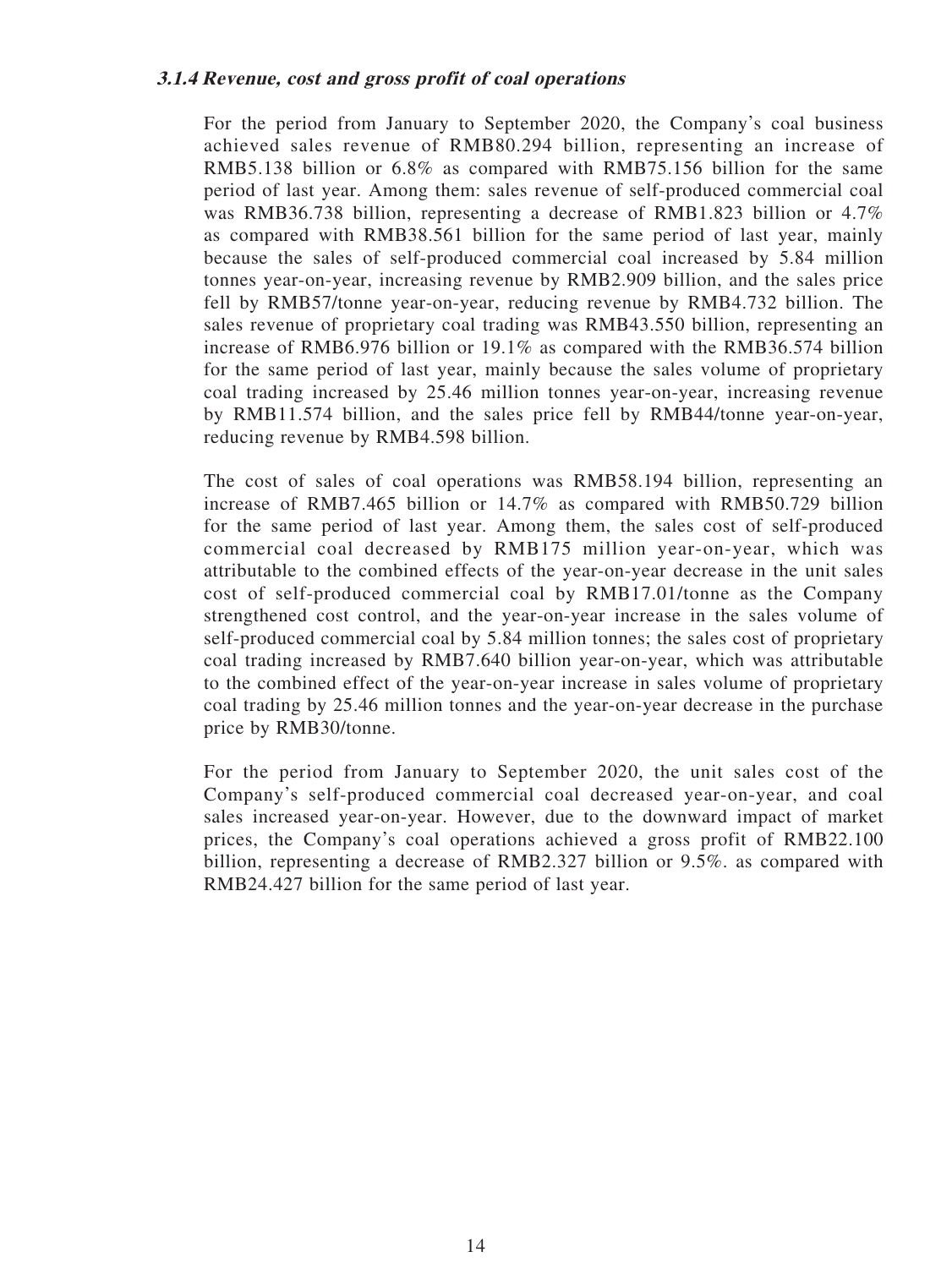### **3.1.5 Coal sales volume and selling prices before netting of inter-segmental sales and the year-on-year changes**

Currency: RMB

|                                                               |                                | January to<br>September 2020                  |                                            |                                               |                                            | Year-on-year                                  |                                            |                                    |                                    |
|---------------------------------------------------------------|--------------------------------|-----------------------------------------------|--------------------------------------------|-----------------------------------------------|--------------------------------------------|-----------------------------------------------|--------------------------------------------|------------------------------------|------------------------------------|
|                                                               |                                |                                               |                                            | January to<br>September 2019                  |                                            | Increase/decrease<br>in amount                |                                            | Increase/decrease<br>in percentage |                                    |
|                                                               |                                | <b>Sales</b><br>volume<br>(10,000)<br>tonnes) | <b>Selling</b><br>price<br>(RMB/<br>tonne) | <b>Sales</b><br>volume<br>(10,000)<br>tonnes) | <b>Selling</b><br>price<br>(RMB/<br>tonne) | <b>Sales</b><br>volume<br>(10,000)<br>tonnes) | <b>Selling</b><br>price<br>(RMB/<br>tonne) | <b>Sales</b><br>volume<br>$(\% )$  | <b>Selling</b><br>price<br>$(\% )$ |
| I. Self-produced                                              | Total                          | 8,333                                         | 441                                        | 7,749                                         | 498                                        | 584                                           | $-57$                                      | 7.5                                | $-11.4$                            |
| commercial<br>coal                                            | (I) Thermal coal               | 7,452                                         | 398                                        | 6,911                                         | 437                                        | 541                                           | $-39$                                      | 7.8                                | $-8.9$                             |
|                                                               | 1. Domestic sale               | 7,443                                         | 398                                        | 6,897                                         | 437                                        | 546                                           | $-39$                                      | 7.9                                | $-8.9$                             |
|                                                               | 2. Export                      | $\overline{9}$                                | 508                                        | 14                                            | 590                                        | $-5$                                          | $-82$                                      | $-35.7$                            | $-13.9$                            |
|                                                               | (II) Coking coal               | 881                                           | 802                                        | 838                                           | 995                                        | 43                                            | $-193$                                     | 5.1                                | $-19.4$                            |
|                                                               | 1. Domestic sale               | 881                                           | 802                                        | 838                                           | 995                                        | 43                                            | $-193$                                     | 5.1                                | $-19.4$                            |
| II. Proprietary coal                                          | Total                          | 10,592                                        | 411                                        | 8,046                                         | 455                                        | 2,546                                         | $-44$                                      | 31.6                               | $-9.7$                             |
| trading                                                       | (I) Domestic resale            | 10,481                                        | 410                                        | 7,939                                         | 453                                        | 2,542                                         | $-43$                                      | 32.0                               | $-9.5$                             |
|                                                               | (II) Self-operated<br>exports* | 18                                            | 1,020                                      | 23                                            | 1,282                                      | $-5$                                          | $-262$                                     | $-21.7$                            | $-20.4$                            |
|                                                               | (III) Import trading           | 93                                            | 436                                        | 84                                            | 403                                        | $\boldsymbol{9}$                              | 33                                         | 10.7                               | 8.2                                |
| III. Import and<br>export and<br>domestic<br>$agency^{\star}$ | Total                          | 98                                            | 6                                          | 434                                           | 5                                          | $-336$                                        | $\mathbf{1}$                               | $-77.4$                            | 20.0                               |
|                                                               | (I) Import agency              | 16                                            | $\overline{4}$                             | 83                                            | 4                                          | $-67$                                         | $\theta$                                   | $-80.7$                            | 0.0                                |
|                                                               | (II) Export agency             | 82                                            | 7                                          | 125                                           | 8                                          | $-43$                                         | $-1$                                       | $-34.4$                            | $-12.5$                            |
|                                                               | (III) Domestic<br>agency       | ☆                                             | ☆                                          | 226                                           | $\overline{3}$                             | $-226$                                        | $\overline{a}$                             | $-100.0$                           |                                    |

\* : Briquette export.

- ★: Selling price is agency service fee.
- ☆: N/A for the period.
- Note: Sales volume of the commercial coal is before net of inter-segmental sales within the Company which was 9.31 million tonnes for January to September 2020 and 10.54 million tonnes for January to September 2019.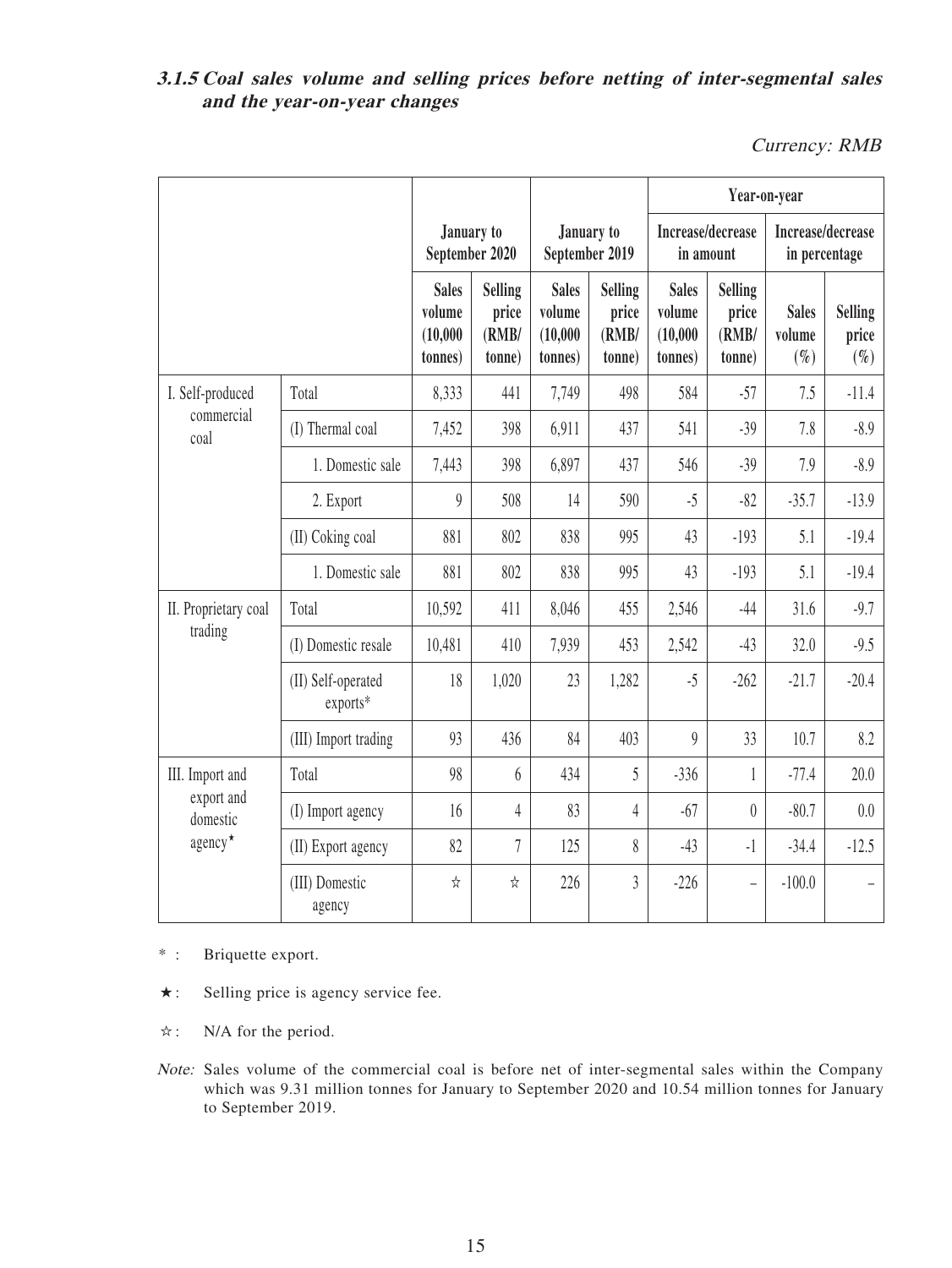### **3.1.6 The unit cost of sales of self-produced commercial coal and the year-on-year changes**

|                                                         |                                        |                                               | Year-on-year                       |                                                  |
|---------------------------------------------------------|----------------------------------------|-----------------------------------------------|------------------------------------|--------------------------------------------------|
| <b>Items</b>                                            | <b>January</b> to<br>September<br>2020 | <b>January to</b><br><b>September</b><br>2019 | Increase/<br>decrease<br>in amount | Increase/<br>decrease in<br>percentage<br>$(\%)$ |
| Materials costs                                         | 51.69                                  | 59.09                                         | $-7.40$                            | $-12.5$                                          |
| Staff costs                                             | 24.29                                  | 30.13                                         | $-5.84$                            | $-19.4$                                          |
| Depreciation and amortization                           | 52.44                                  | 52.33                                         | 0.11                               | 0.2                                              |
| Repair expenses                                         | 11.48                                  | 8.38                                          | 3.10                               | 37.0                                             |
| Outsourcing mining<br>engineering fee                   | 24.75                                  | 30.24                                         | $-5.49$                            | $-18.2$                                          |
| Other costs                                             | 30.97                                  | 32.46                                         | $-1.49$                            | $-4.6$                                           |
| Unit cost of sales of self-<br>produced commercial coal | 195.62                                 | 212.63                                        | $-17.01$                           | $-8.0$                                           |

Unit: RMB/tonne Currency: RMB

For the period from January to September 2020, the Company's unit cost of sales of self-produced commercial coal was RMB195.62/tonne, representing a decrease of RMB17.01/tonne or 8.0% as compared to RMB212.63/tonne for the same period of last year, which was mainly attributable to the year-on-year decrease in the unit material cost as the Company continued to optimize the production organization, actively released the advanced production capacity, vigorously reduced cost and tapped potential as well as the decline in diesel procurement prices, etc. The Company's reasonable adjustments to the salaries of employees based on operating results as well as the 50% reduction by stages in social insurance fees for the support of the control measures of the COVID-19 pandemic by the government have both contributed to the year-on-year decrease in unit staff cost. The Company's expanded production scale of self-produced commercial coal has caused an increase in the daily repair and maintenance expenses of related equipment, which in turn resulted in a year-on-year increase in the unit repair expenses. The year-on-year decrease in the Company's scheduled outsourced mining engineering volume as well as the year-on-year increase in the output of self-produced commercial coal led to the year-on-year decrease in the unit outsourced mining engineering fees.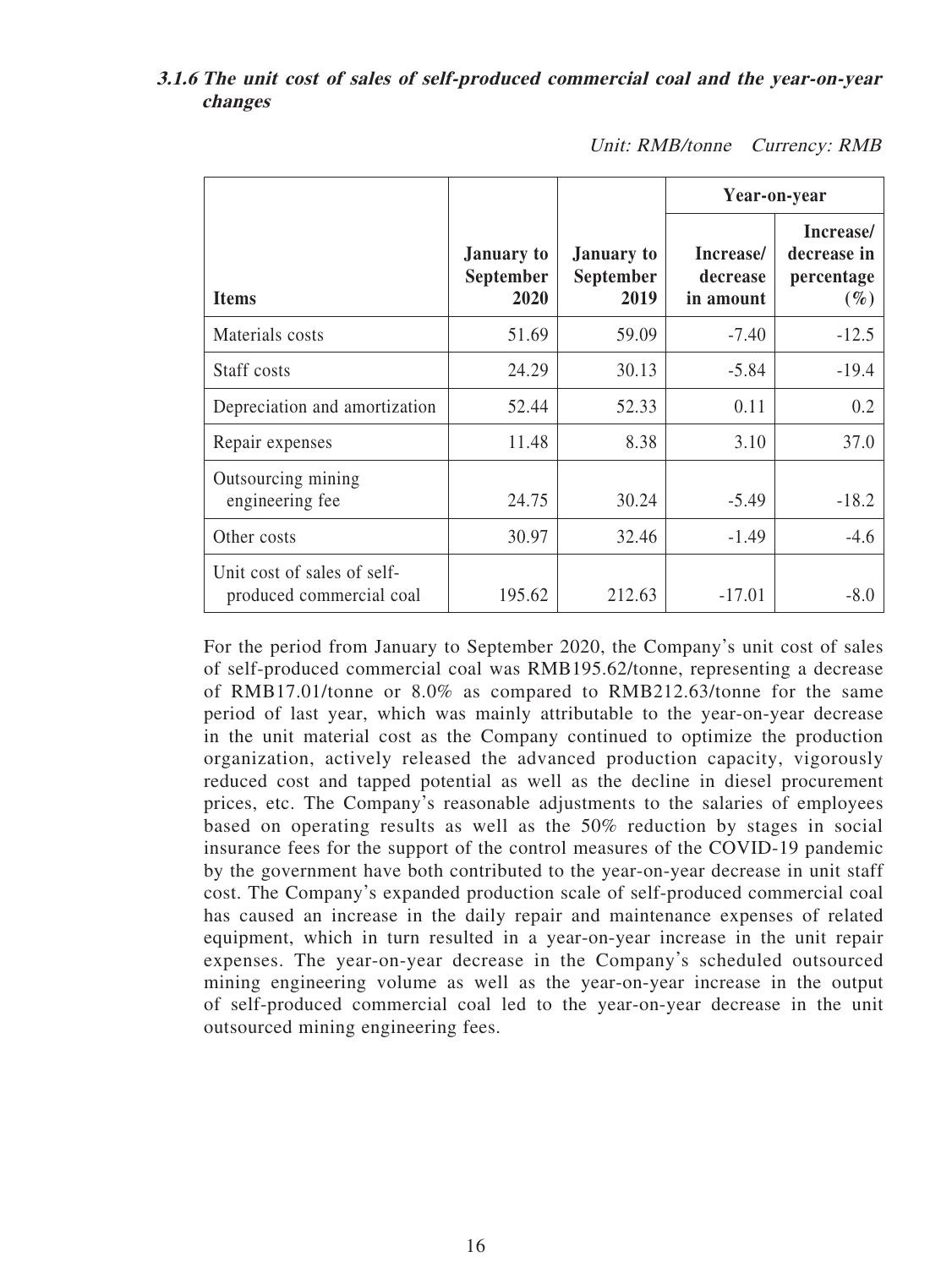### **3.1.7 Sales volume and price of major chemical products and the year-on-year changes**

Currency: RMB

|                                                                         |                                                |                                            |                                                |                                            | Year-on-year                                   |                                            |                                    |                                    |  |
|-------------------------------------------------------------------------|------------------------------------------------|--------------------------------------------|------------------------------------------------|--------------------------------------------|------------------------------------------------|--------------------------------------------|------------------------------------|------------------------------------|--|
|                                                                         | January to<br>September 2020                   |                                            | January to<br>September 2019                   |                                            | Increase/decrease<br>in amount                 |                                            | Increase/decrease<br>in percentage |                                    |  |
| <b>Items</b>                                                            | <b>Sales</b><br>volume<br>(10,000)<br>(tonnes) | <b>Selling</b><br>price<br>(RMB/<br>tonne) | <b>Sales</b><br>volume<br>(10,000)<br>(tonnes) | <b>Selling</b><br>price<br>(RMB/<br>tonne) | <b>Sales</b><br>volume<br>(10,000)<br>(tonnes) | <b>Selling</b><br>price<br>(RMB/<br>(tonne | <b>Sales</b><br>Volume<br>$(\%)$   | <b>Selling</b><br>price<br>$(\% )$ |  |
| (I) Polyolefin                                                          | 109.0                                          | 6,169                                      | 107.0                                          | 7,350                                      | 2.0                                            | $-1,181$                                   | 1.9                                | $-16.1$                            |  |
| 1. Polyethylene                                                         | 54.6                                           | 5,902                                      | 55.1                                           | 7,112                                      | $-0.5$                                         | $-1,210$                                   | $-0.9$                             | $-17.0$                            |  |
| 2. Polypropylene                                                        | 54.4                                           | 6,437                                      | 51.9                                           | 7,603                                      | 2.5                                            | $-1,166$                                   | 4.8                                | $-15.3$                            |  |
| (II) Urea                                                               | 156.6                                          | 1,595                                      | 187.5                                          | 1,795                                      | $-30.9$                                        | $-200$                                     | $-16.5$                            | $-11.1$                            |  |
| (III) Methanol                                                          | 44.8                                           | 1,259                                      | 72.8                                           | 1,506                                      | $-28.0$                                        | $-247$                                     | $-38.5$                            | $-16.4$                            |  |
| Of which: Inter-<br>segment self-<br>consumption<br>volume <sup>+</sup> | 44.7                                           | 1,311                                      | 61.1                                           | 1,495                                      | $-16.4$                                        | $-184$                                     | $-26.8$                            | $-12.3$                            |  |
| External sales                                                          | 0.1                                            | 1,259                                      | 11.7                                           | 1,567                                      | $-11.6$                                        | $-308$                                     | $-99.1$                            | $-19.7$                            |  |

◆: The amount of inter-segment self-consumption volume represents the supply of methanol by China Coal Yuanxing Company and China Coal Shaanxi Company to Mengda Chemical Company and Ordos Energy Chemical Company.

#### **3.1.8 Unit cost of sales of major chemical products and year-on-year changes**

Unit: RMB/tonne Currency: RMB

|                  |                                               |                                        | Year-on-year                       |                                                  |  |
|------------------|-----------------------------------------------|----------------------------------------|------------------------------------|--------------------------------------------------|--|
| <b>Items</b>     | <b>January to</b><br><b>September</b><br>2020 | <b>January to</b><br>September<br>2019 | Increase/<br>decrease in<br>amount | Increase/<br>decrease in<br>percentage<br>$(\%)$ |  |
| (I) Polyolefin   | 4,689                                         | 5,508                                  | $-819$                             | $-14.9$                                          |  |
| 1. Polyethylene  | 4,769                                         | 5,564                                  | $-795$                             | $-14.3$                                          |  |
| 2. Polypropylene | 4,608                                         | 5,449                                  | $-841$                             | $-15.4$                                          |  |
| (II) Urea        | 1,120                                         | 1,095                                  | 25                                 | 2.3                                              |  |
| (III) Methanol   | 1,395                                         | 1,377                                  | 18                                 | 1.3                                              |  |